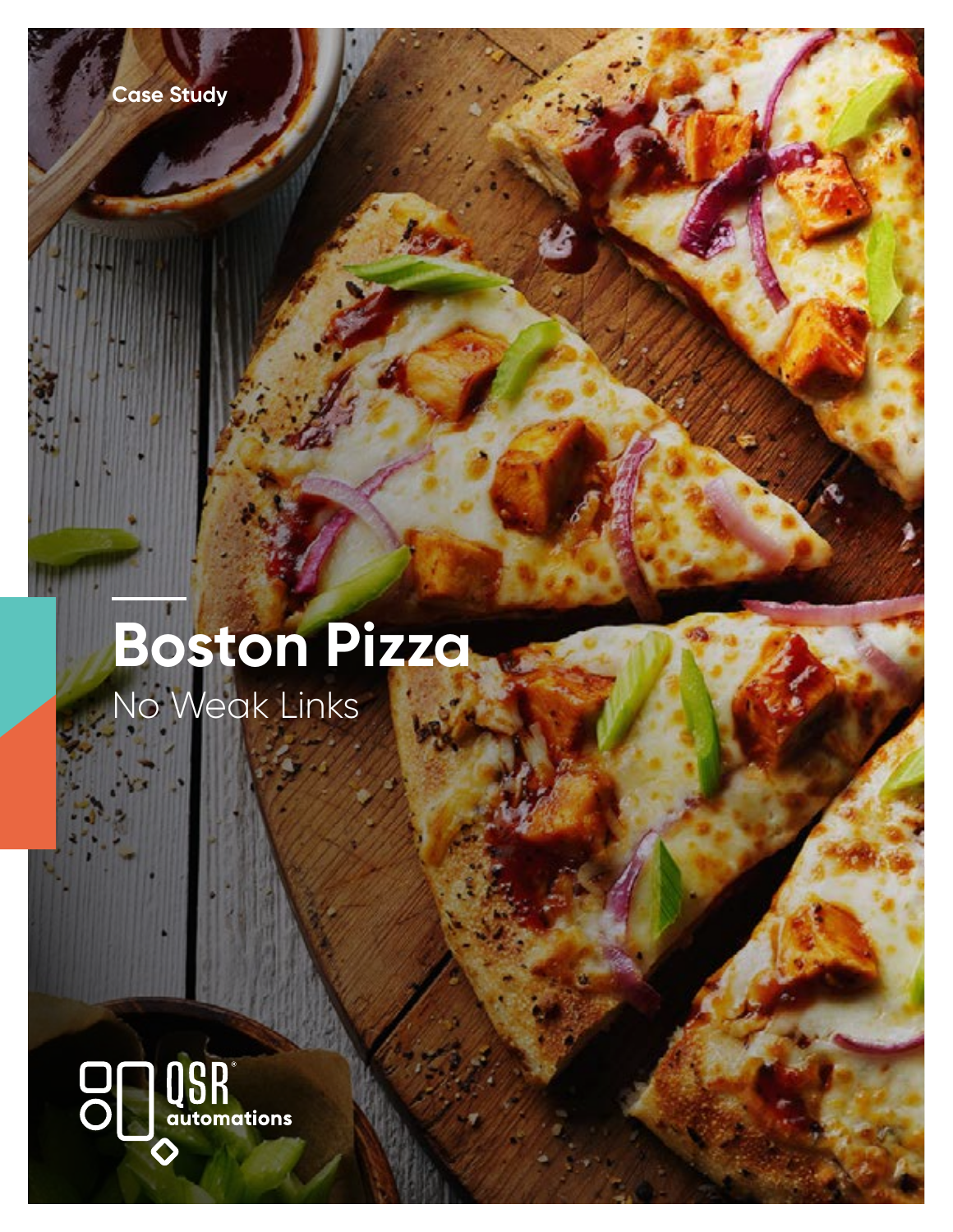

Sometimes, it's difficult to quantify or even describe how much we rely on technology. It doesn't take a historian to tell us we've come a long way since the advent of the wheel, as we see technology emerging and evolving around us. The internet creates instant communication, unbound by distance. The proliferation of smartphones, literal handheld computers, affords us access to all the world's info whenever we want it. Technology helps make our days a bit easier, at leisure and while we work. For managers in any job field, the connectivity to manage multiple sites assists immeasurably. Nowhere is this more evident than in the restaurant industry.

#### THE CHALLENGE

To find a technology partner to weave into their long-term ecosystem and strategy.

#### RESTAURANT PROFILE

#### Restaurant Type: Casual Dining

Number of Units: 400+ locations in North

America (Canada, US, Mexico)

Year Established: 1964

#### BOSTON PIZZA

Boston Pizza is Canada's number one casual dining chain, and it spreads from coast to coast. Having operated for more than 50 years, they've established 396 restaurants across the country. Each site presents three dining concepts: a sports bar, full-service casual dining, and a robust offpremise delivery menu.

Back in 2007, they sensed the direction of the industry, ditched their paper ticket and printer system, and opted for QSR Automations' ConnectSmart Kitchen system. For a massive chain, it was a slow and deliberate migration, but one which proved invaluable for weathering the changing restaurant landscape. "We were trying to knit together, strategically, an underpinning architecture for the future long term," says Vice President of Business Technology & Systems, Cavin Green.

He notes the changing preferences of consumers, the increased need for speed and convenience as well as in being dynamic and flexible to trends.

II<br>When you change from paper to a KDS, you can see that<br>the technology is reducing stress, improving coordination, When you change from paper to a KDS, you can see that and improving time *Cavin Green, Vice President of Business Technology & Systems*

By 2016, they'd continued their technological initiatives, rolling out ConnectSmart Host, QSR's Guest Management Solution, to work in tandem with CSK.

#### THE QUALITATIVE IMPROVEMENTS

Going from paper to a kitchen display system presents a significant shift for any restaurant. "When you change from paper to a KDS, you can see that the technology is reducing stress, improving coordination, and improving time," says Green.

Many of the improvements that he notices are intangible and measured by what is not present. In an integrated restaurant, with front and backof-house technologies connected, orders flow to the kitchen seamlessly. Each station stays conscious of one another; the kitchen staff knows when an 8-top has just walked in, and the FOH staff know when the steak's almost ready. There's less room for error and miscommunication, and the kitchen is quieter.

"The benefits are qualitative," says Green, noting the improvements to the work environment. "It's better for everyone, from the staff to the customers."

#### THE QUANTITATIVE CHANGES

That's not to say there aren't measurable benefits, though. Technology and automation incrementally shave time off each order, allowing more table turns, which nets more sales. It also affords them more visibility, and opportunities to serve more.

"Implementing CSK and CS Host has been a tremendous enabler in modernizing our technology ecosystem, for both team members as well as guests. We've been able to maximize our reach and enable new functionality, like online reservations through DineTime," Says Green. Typically, those with an automated kitchen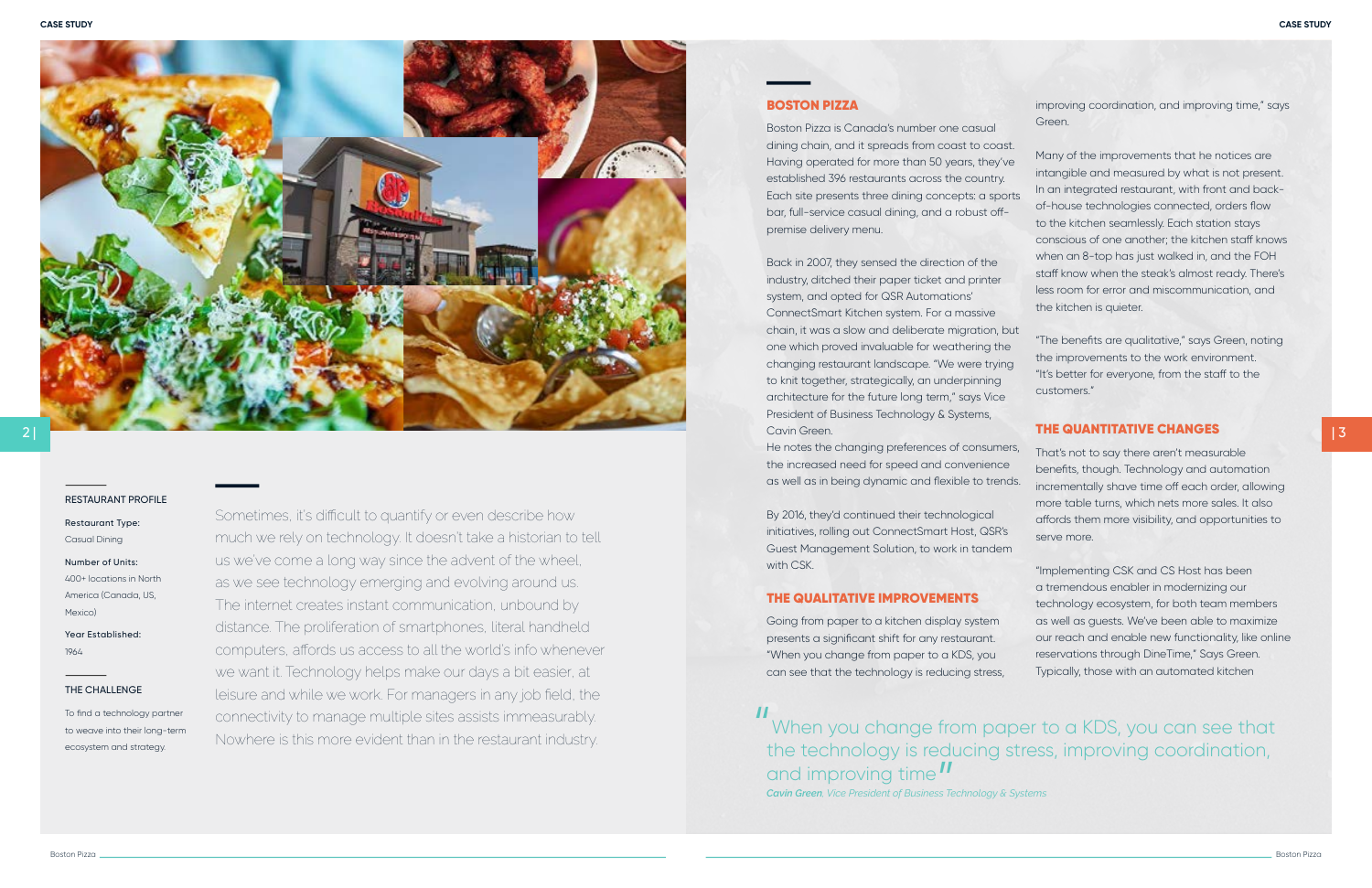#### **CASE STUDY CASE STUDY**

| i,                       |
|--------------------------|
| 5Ò                       |
| $\overline{\phantom{a}}$ |
| $\overline{\phantom{a}}$ |
| эn                       |
| e                        |
| $\ddot{\phantom{0}}$     |
|                          |
|                          |

## | 5



## KITCHENS USING QSR AUTOMATIONS

communication errors results in happier guests and less waste, as the restaurant doesn't need to spend more time re-making botched orders. By wasting less, of course, their revenue increases too.

"There's improved functionality in the kitchen," says Green. He notes the features within CSK that help staff maintains food quality, despite a vast menu and customer base. "A good example would be some of the color-coding and highlighting. Being able to easily address modifiers like allergens ensures their food is always accurate."

As a chain, they can track consistency and overall performance from a higher level than the kitchen. Data and analytics reporting help their operators pinpoint where to make improvements





outfitted by QSR Automations see an average 12% increase in peak-hour sales and a 17% increase in covers. They also save an average of 32 back-of-house hours a week. Boston Pizza sees improvements like these, mainly reflected in their simplified workflows and off-premise sales.

"Within the four walls of each restaurant, CSK and DineTime have introduced features which assist in our quality and consistency, overall execution, and growing our off-premise revenue."

### CONSISTENCY ACROSS THE CHAIN

Every kitchen is a bit unique, even those within the same brand. Depending on the time of day, who's operating the chef stand or its location, each one will function just a bit differently. Restaurant technology helps standardize this, at least in the big picture.

Since ConnectSmart Kitchen is so highly integrative, it will immediately push the order from the point-of-sale terminal to the back. This precision means servers or kitchen staff can't lose the physical paper tickets - the orders are safe on a screen.

The digital handoff cuts down on errors too, as human communication, especially in a high-stress environment, can be quite fallible. Reducing these

#### TRAINING AND ONBOARDING

in their workflows. ConnectSmart Kitchen's data and analytics features track KPI's like speed-ofservice and cook times in the kitchen. "We're als tracking open menu counts with ConnectSmart Host to know how many people are seated, but haven't ordered," says Green. "It gives the kitche a forecast on that. We've been trying to use [the data] to forecast prep items too." A data report paints a real-time portrait of success, one that digs beyond the surface and shows where to focus improvement efforts. The robust features help cut down on onboarding time, training new staff up to your standards quickly. Additional measures, like ConnectSmart Kitchen's TeamAssist recipe viewer, provide actual graphic images of the menu. "If Johnny Cook forgets how to make a dish in a heated moment, there's a visual refresher there," says Green. Besides improving food quality, it provides peace of mind for the kitchen staff; the figurative safety net ensures there's no wasted energy fumbling around to recreate or revise an order.

Turnover and a shifting workforce come with the restaurant territory and with an operation as massive as Boston Pizza, it's all but inevitable. However, that technological underpinning removes some of the sting from restaurant turnover. For one, with every site using the same technology, an operator ensures that each staff member, site to site, receives the same instruction. Nowadays, it's less about a technology's inherent power and more about how easy it is to use. NEVER BREAK THE CHAIN In a restaurant like Boston Pizza, restaurant technology must be capable of accommodating a variety of dining concepts. What suits an off-premise dining audience, might not be best